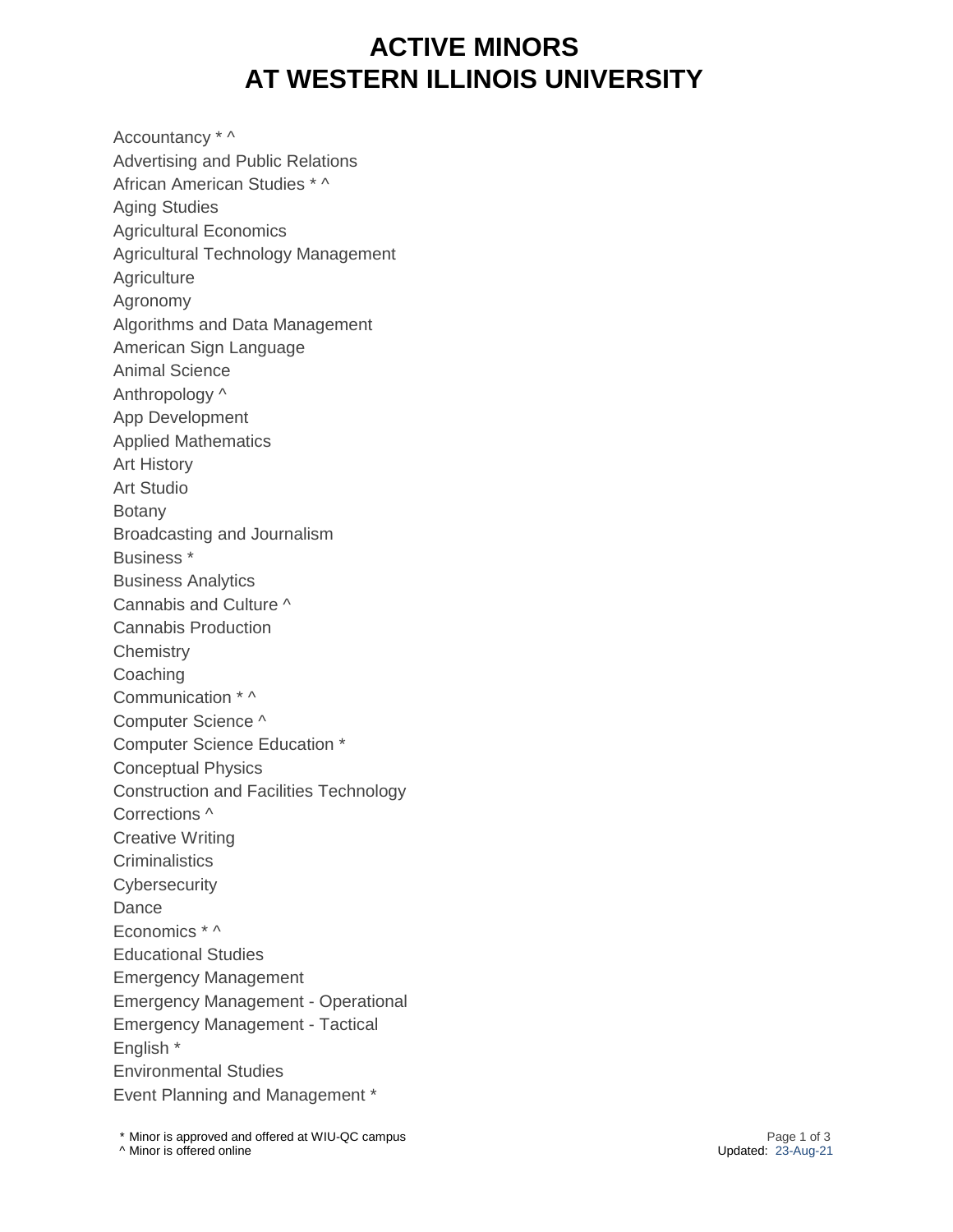## **ACTIVE MINORS AT WESTERN ILLINOIS UNIVERSITY**

Film

Finance \* ^ Fire Administration ^ Fire Science ^ Forensic Chemistry Forensic Psychology Forensic Science French Geographic Information Systems ^ Geography ^ Geology Global Politics Graphic Design Health Communication \* History \* ^ Homeland Security ^ **Horticulture** Hospitality Management Human Resource Management \* ^ Industrial Technology ^ Information Systems \* Information Technology International Business \* International Studies Jazz Studies Law and Society Law Enforcement and Justice Administration \* ^ Legal Studies \* Management \* ^ Manufacturing Technology \* Marketing \* ^ Mathematics \* Mental Health \* Microbiology Middle Level Literacy Teaching Middle Level Mathematics Teaching Middle Level Science Teaching Middle Level Social Studies Teaching Military Science **Music** Music Business Natural Resources Conservation

\* Minor is approved and offered at WIU-QC campus Page 2 of 3  $\land$  Minor is offered online